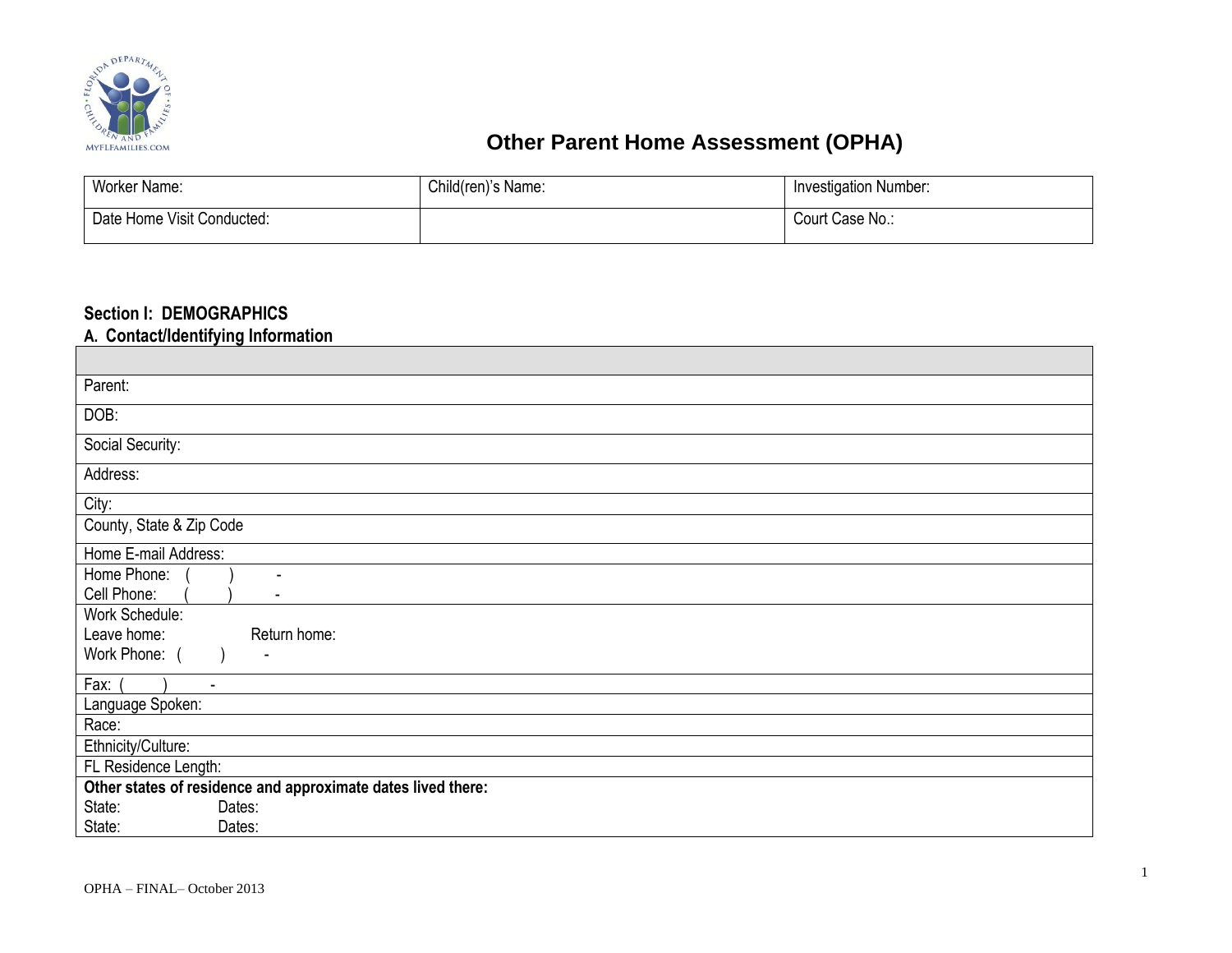

Г

# **CORPORATION CONSTRUCTED ASSESSMENT (OPHA)**

### **B. Worker Contact Information**

|                                            | <b>Date</b> | <b>Notes</b> |
|--------------------------------------------|-------------|--------------|
| Initial Home Interview:                    |             |              |
| Additional Home Interview (if Applicable): |             |              |
| Additional Home Interview (if Applicable): |             |              |
| Additional Home Interview (if Applicable): |             |              |

## **C. Other Household Members**

| Name of Member | Relationship to Parent | Date of   | Social Security # | Race/     | Gender | Primary Language |
|----------------|------------------------|-----------|-------------------|-----------|--------|------------------|
|                | Listed in Section I.A. | Birth/Age |                   | Ethnicity |        | Spoken           |
|                |                        |           |                   |           |        |                  |
|                |                        |           |                   |           |        |                  |
|                |                        |           |                   |           |        |                  |
|                |                        |           |                   |           |        |                  |

## **D. Non-resident Children (of Parent listed in Section I.A.)**

| All Minor and Adult children of Primary Caregiver(s) Who Do Not Currently Reside in Home |  |  |  |  |  |  |
|------------------------------------------------------------------------------------------|--|--|--|--|--|--|
| Name                                                                                     |  |  |  |  |  |  |
| Date of Birth                                                                            |  |  |  |  |  |  |
| Relationship to Caregiver                                                                |  |  |  |  |  |  |
| Address                                                                                  |  |  |  |  |  |  |
| Telephone                                                                                |  |  |  |  |  |  |

 $\overline{\phantom{a}}$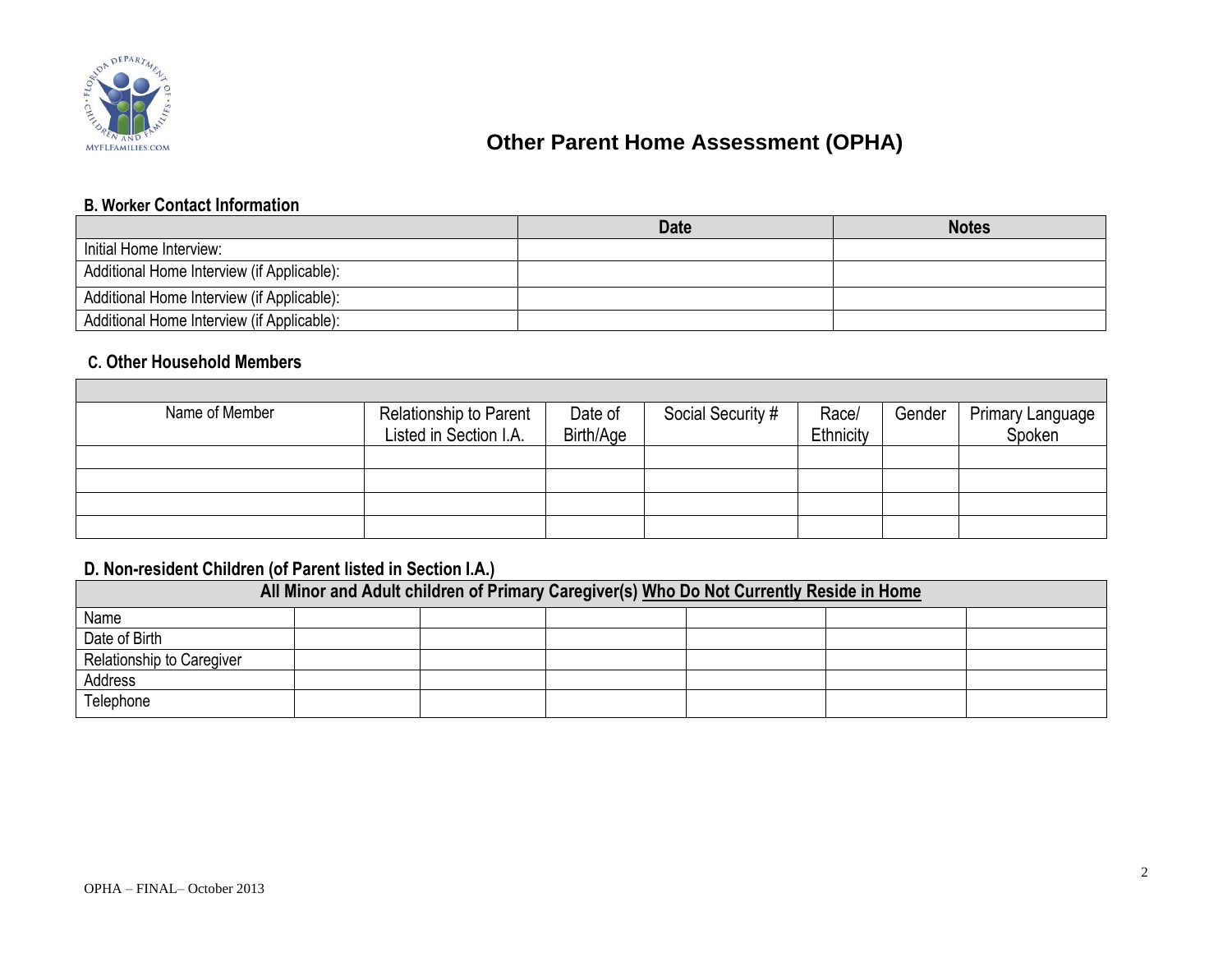

## **Other Parent Home Assessment (OPHA)**

#### **E. Placements**

|                                | Non-Related Children Placed in the Home (by the Department or Other Agency) |             |             |                   |        |          |                      |           |
|--------------------------------|-----------------------------------------------------------------------------|-------------|-------------|-------------------|--------|----------|----------------------|-----------|
|                                |                                                                             |             |             | If none, mark N/A |        |          |                      |           |
| <b>First Name/Last Initial</b> | Date of                                                                     | Date Placed | Date Exited | Race/Ethnicity    | Gender | Primary  | <b>Special Needs</b> | Type of   |
| Only                           | Birth/Age                                                                   | in Home     | Home        |                   |        | Language | or Concerns          | Placement |
|                                |                                                                             |             |             |                   |        | Spoken   |                      |           |
|                                |                                                                             |             |             |                   |        |          |                      |           |
|                                |                                                                             |             |             |                   |        |          |                      |           |
|                                |                                                                             |             |             |                   |        |          |                      |           |
|                                |                                                                             |             |             |                   |        |          |                      |           |

### **Section II. BACKGROUND SCREENING**

### **A. Background checks:**

**Criminal records and Child Abuse records have been checked for the parent(s), all adults and other persons living in the home, as required.**

| Name | <b>Relationship to</b> | Identification/       | Local             | <b>NCIC and FCIC</b> | <b>Fingerprints</b> | <b>Other States Checked</b> |
|------|------------------------|-----------------------|-------------------|----------------------|---------------------|-----------------------------|
|      | Parent listed in       | Verification of Legal | <b>Background</b> |                      | Received            |                             |
|      | Section I.A.           | <b>Parent Status</b>  |                   |                      |                     |                             |
|      |                        | ∏ No<br>Yes           | - I N             | - I N                | 1 N                 |                             |
|      |                        |                       | Date:             | Date:                | Date:               | Date:                       |
|      |                        | ∃ No<br>Yes           | ∩ N               | - I N                | I N                 | IN.                         |
|      |                        |                       | Date:             | Date:                | Date:               | Date:                       |
|      |                        | 7 No<br>Yes           | ٦N                | - I N                | I N                 |                             |
|      |                        |                       | Date:             | Date:                | Date:               | Date:                       |
|      |                        | No<br>Yes             | $\neg$ N          | - I N                | l N                 | IN.                         |
|      |                        |                       | Date:             | Date:                | Date:               | Date:                       |

Additional background checks not listed above [include name of check, (e.g. DJJ, driving record, civil court) name of individuals screened and date of results]:

### **B. Presumption of Detriment Explanation**:

**(If child is not release to the Other Parent, provide explanation/rationale to be presented to court.)**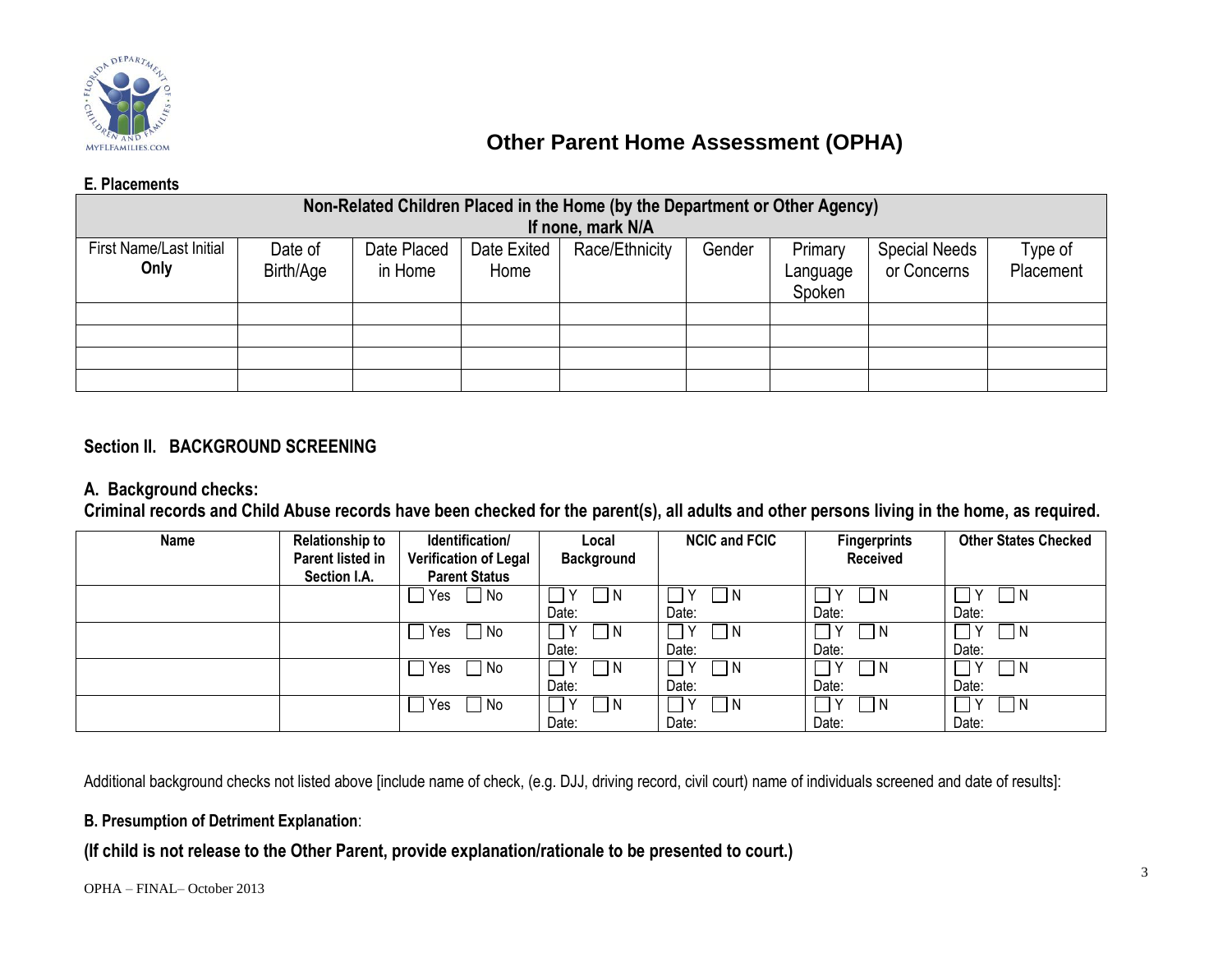

# **CONSTRUCTED ASSESSMENT (OPHA)**

## **Section III. ASSESSMENT and HOME STUDY**

The purpose of this section is to assess the parent's ability and willingness to care for their child(ren).

| $1_{\cdot}$ | Explain how any current or past experiences with child<br>abuse or neglect, alcohol and/or substance abuse,<br>alcohol and/or substance abuse treatment or domestic<br>violence may impede the parent's ability to care for their<br>child(ren).                                                                                                                                                                                                                                                                                                                                                                                                   | Document the factors and explain for each individual.           |
|-------------|----------------------------------------------------------------------------------------------------------------------------------------------------------------------------------------------------------------------------------------------------------------------------------------------------------------------------------------------------------------------------------------------------------------------------------------------------------------------------------------------------------------------------------------------------------------------------------------------------------------------------------------------------|-----------------------------------------------------------------|
| 2.          | Explain to the parent that he/she will be expected to<br>participate in a professional team supporting the child by:<br>a) sharing necessary information with other<br>professionals on the team and maintaining the<br>confidentiality of the child and caregiver as required by<br>law, regulation and professional ethics; and<br>b) participating in planning activities, court hearings,<br>staffings and other key meetings?<br>c) providing for the child's medical, psychological and<br>dental care needs, including providing transportation<br>to/from, attending appointments and communicating with<br>professionals.                 | Document parent's willingness/ability to meet this expectation. |
| 3.          | Explain how the parent is willing and able to ensure the<br>child safety and well-being by:<br>a) providing appropriate supervision and positive<br>methods of discipline;<br>b) providing transportation;<br>c) meeting the child's special needs, including physical,<br>developmental, behavioral, or psychological needs;<br>(Special needs could include physical limitations or<br>behavioral issues such as fire setting, sexual reactive<br>behaviors, mental health or substance abuse issues,<br>reactive attachment behaviors, etc and could require a<br>child behavior management plan.)<br>e) providing a safe physical environment. | Document parent's willingness/ability to meet this expectation. |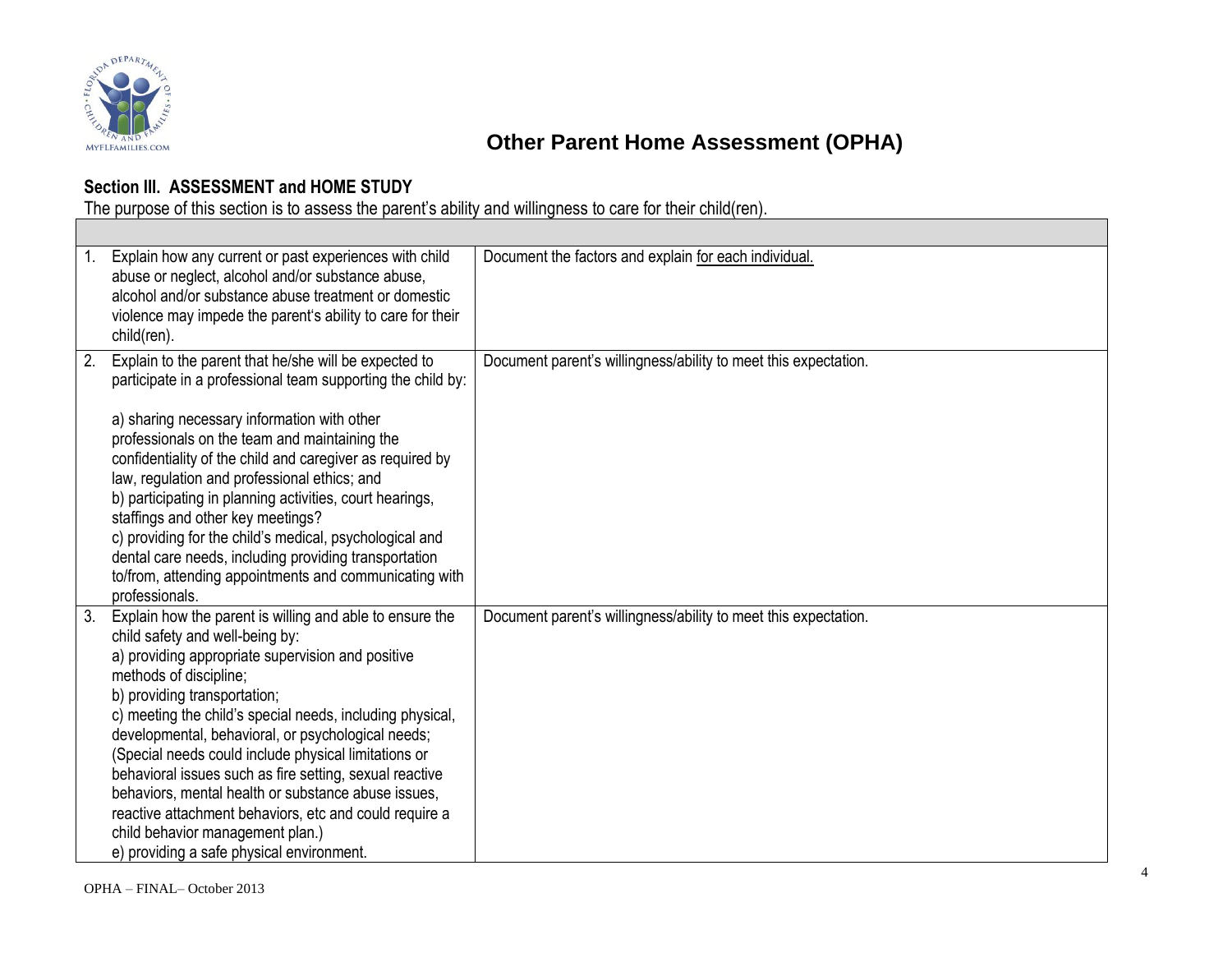

## **Canal Assessment (OPHA) Other Parent Home Assessment (OPHA)**

| 4. | Explain how the parent is willing and able to assist their<br>child in family time/visitation and other forms of<br>communication with the removal parent and siblings, as<br>appropriate.                                                                                                                                                                                                                                                                                                                                                                                                                                                                                                                                                                                                                                                                                                                                           | Document parent's willingness/ability to meet this expectation. |
|----|--------------------------------------------------------------------------------------------------------------------------------------------------------------------------------------------------------------------------------------------------------------------------------------------------------------------------------------------------------------------------------------------------------------------------------------------------------------------------------------------------------------------------------------------------------------------------------------------------------------------------------------------------------------------------------------------------------------------------------------------------------------------------------------------------------------------------------------------------------------------------------------------------------------------------------------|-----------------------------------------------------------------|
| 5. | Explain to the parent that he/she will be expected to<br>support their child(ren)'s school success by:<br>participating in school activities and meetings,<br>a)<br>including disciplinary and/or IEP (Individualized<br>Education Plan) meetings.<br>assisting with school assignments, supporting<br>b)<br>tutoring programs, meeting with teachers and<br>working with an Educational Surrogate, if one has<br>been appointed, and encouraging any child's<br>participation in extra-curricular activities.<br>maintaining the child(ren) in the school of origin, to<br>C)<br>the extent possible and if it is in the child (ren)'s best<br>interest to do so.<br>maintaining any child(ren) in the school of origin<br>d)<br>until an appropriate grading break in the academic<br>year, if not possible or not in the child(ren)'s best<br>interest to remain in the school of origin for the<br>remainder of the school year. | Document parent's willingness/ability to meet this expectation. |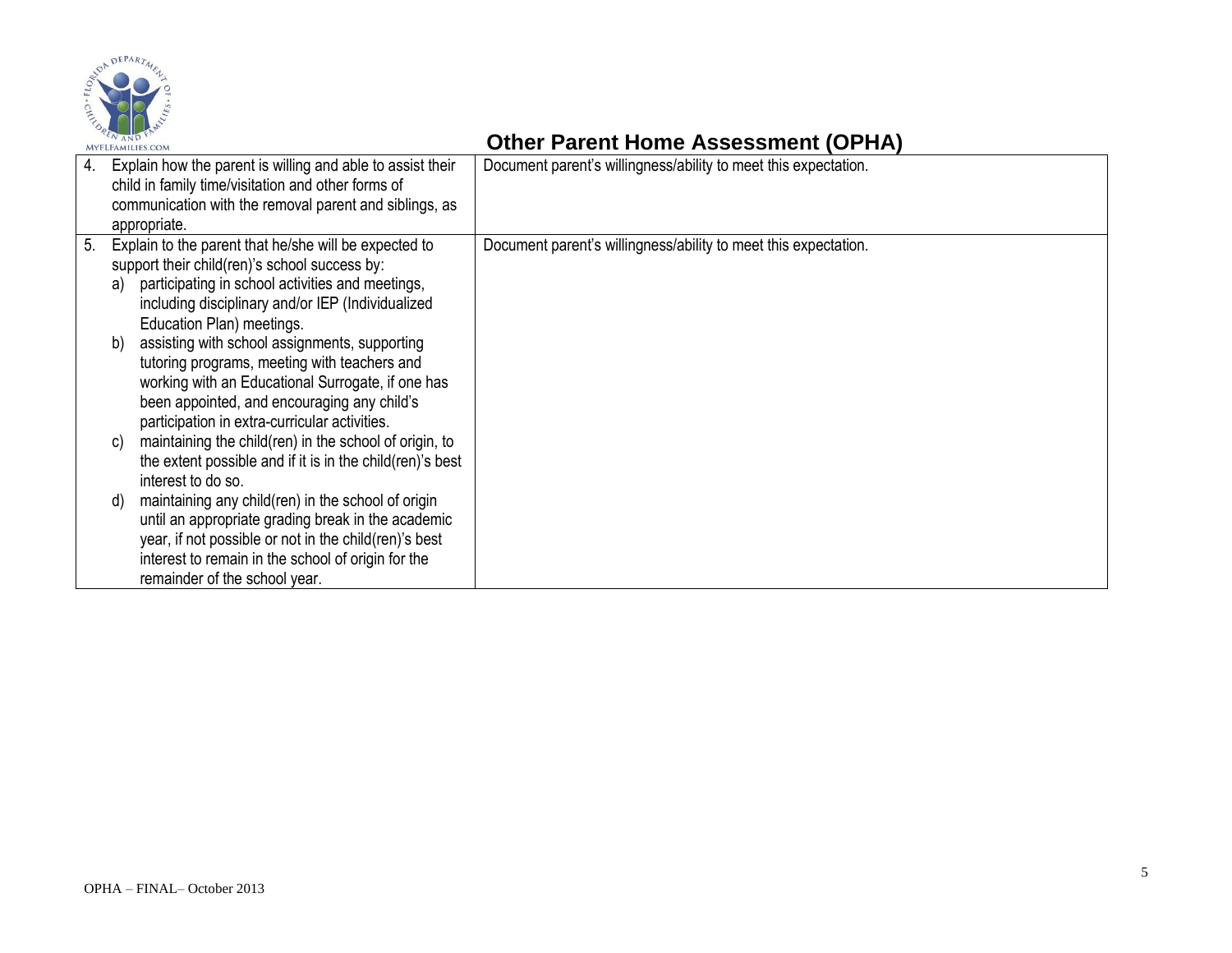

# **CORPRETENDING CORPRETE CONSTRUCTED ASSESSMENT (OPHA)**

## **Section V. FINANCIAL SECURITY, RESOURCES AND CHILD CARE ARRANGEMENTS**

|   | Does the parent have sufficient funds to support their current expenses?<br>  No<br>Yes                                                                                                  |
|---|------------------------------------------------------------------------------------------------------------------------------------------------------------------------------------------|
|   | Will child care or after-school care be needed? $\Box$ Yes $\Box$ No If yes, how will it be provided?                                                                                    |
|   | What new expenses are anticipated for the child (ren) to be placed in the home?                                                                                                          |
| 4 | Will the parent be able to provide sufficient care for children to be placed in the home without causing financial hardship for the family?<br>No<br>$\sqsupset$ Yes $_\bot$<br>Explain: |
|   | 5. What services will the parent need in order to help ensure stability? (List all)                                                                                                      |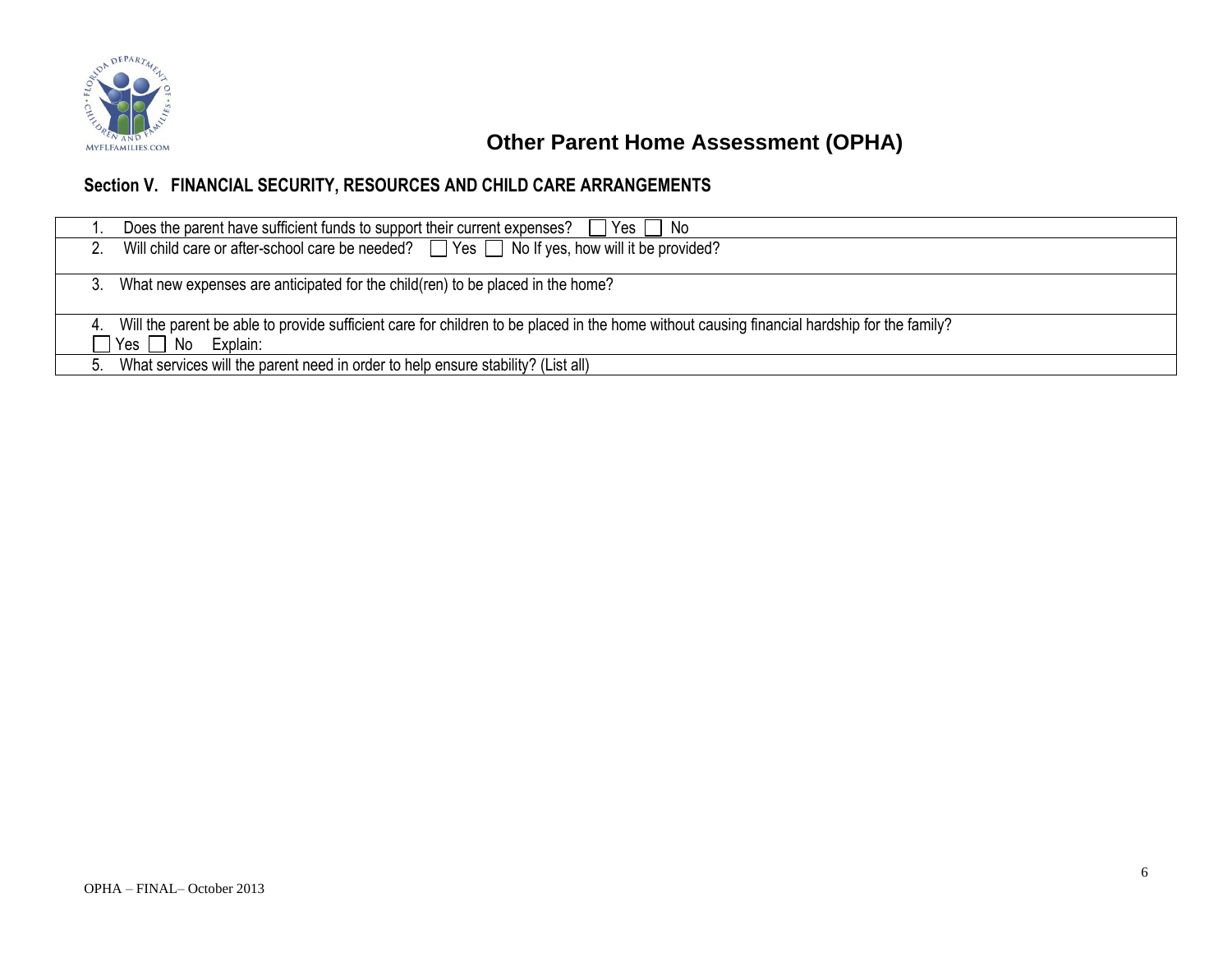

# **CORPORATION CONSTRUCTED ASSESSMENT (OPHA)**

### **VI. ATTESTATION AND ACKNOWLEDGEMENT – PARENT/CAREGIVER(S)**

To the best of my knowledge, I have given (Name of agency) truthful information on all questions asked of me.

| $\Box$ Firearms Safety | Sudden Infant Death Syndrome and Ways to Help Prevent It                                                            |      |
|------------------------|---------------------------------------------------------------------------------------------------------------------|------|
|                        |                                                                                                                     |      |
|                        | <b>Printed Name</b>                                                                                                 | Date |
|                        | Parent/Caregiver #2                                                                                                 |      |
|                        |                                                                                                                     |      |
| Date                   | Signature                                                                                                           | Date |
|                        | In addition, I acknowledge receipt of the following (check all that apply):<br><b>Water Safety Advisory</b><br>Date |      |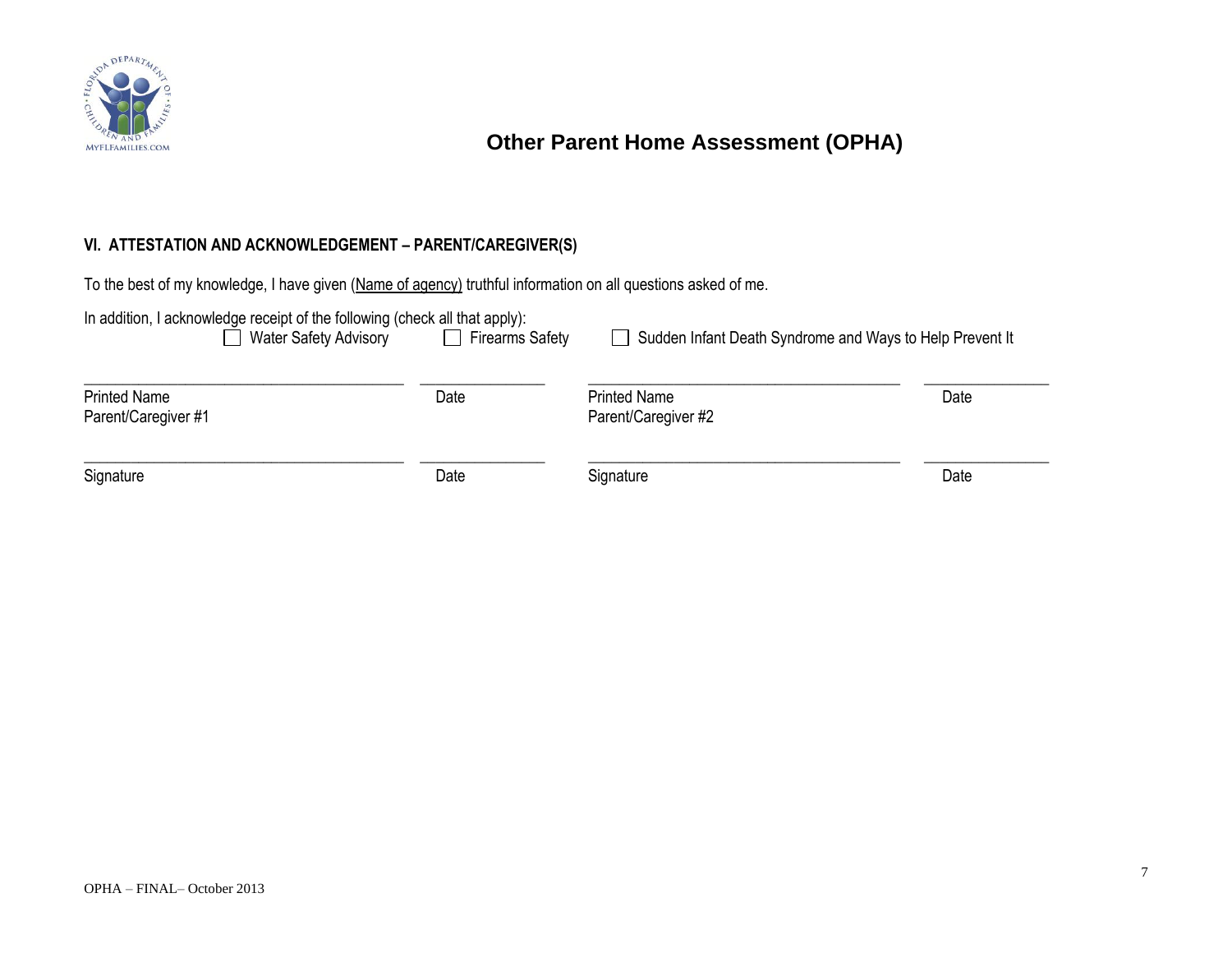

## **Other Parent Home Assessment (OPHA)**

#### **VII. APPROVAL/DENIAL AND RECOMMENDATIONS**

### A. Family Name: (Last name(s) of family)

Based upon all materials submitted, interviews held, observations made during training, review of all references and background clearances, it is the recommendation of (Name of agency) that the following course of action be taken on this PARENT HOME ASSESSMENT:

*Agency name*

1. Emergency Location of Child with Other Parent

|  | 2. Change of Location of Child with Other Parent | Approved Denied |  |
|--|--------------------------------------------------|-----------------|--|
|--|--------------------------------------------------|-----------------|--|

| Approved | Denied |  |
|----------|--------|--|
| Approved | Denied |  |

DENIAL: State reasons for denial or non-approval as indicated by a presumption of detriment.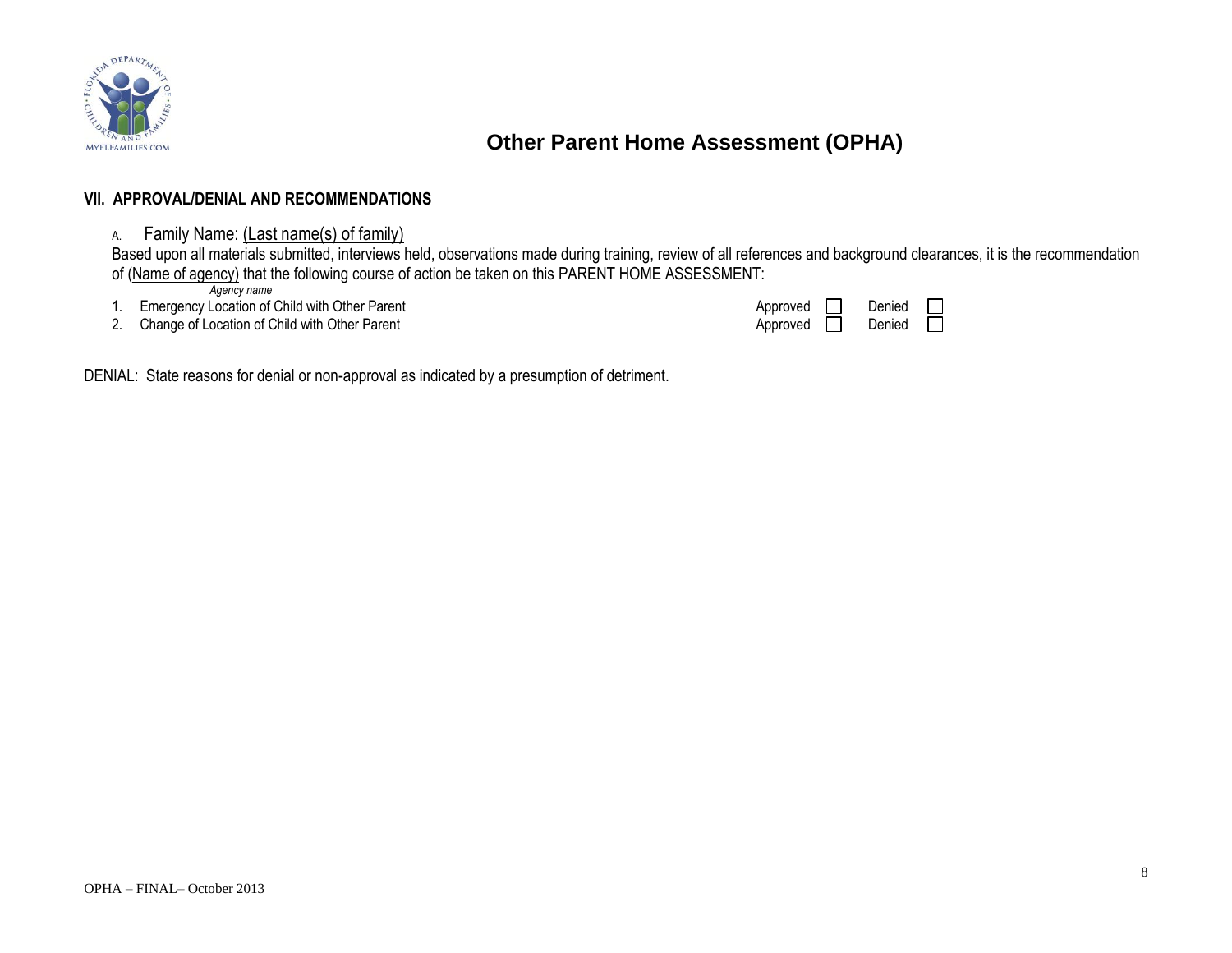

# **Other Parent Home Assessment (OPHA)**

### **B. SIGNATURE PAGE**

### SIGNATURES ARE REQUIRED OF THE PERSONS COMPLETING AND APPROVING THE HOMESTUDY

| Signature (Required)<br>Child Protective Investigator | Date | Signature (Required)<br>Child Protective Investigator Supervisor | Date |
|-------------------------------------------------------|------|------------------------------------------------------------------|------|
| Signature (Required)<br>Case Manager                  | Date | Signature (Required)<br>Case Manager Supervisor                  | Date |

## **AGENCY SIGNATURES** (Each agency will determine which of the following signatures are required for each type of placement):

\_\_\_\_\_\_\_\_\_\_\_\_\_\_\_\_\_\_\_\_\_\_\_\_\_\_\_\_\_\_ \_\_\_\_\_\_\_\_\_ \_\_\_\_\_\_\_\_\_\_\_\_\_\_\_\_\_\_\_\_\_\_\_\_\_\_\_\_\_\_\_\_ \_\_\_\_\_\_\_\_\_

Signature **Signature** Date **Contract Contract Date** Signature Signature **Contract Contract Date** Program Director **Executive Director Executive Director**